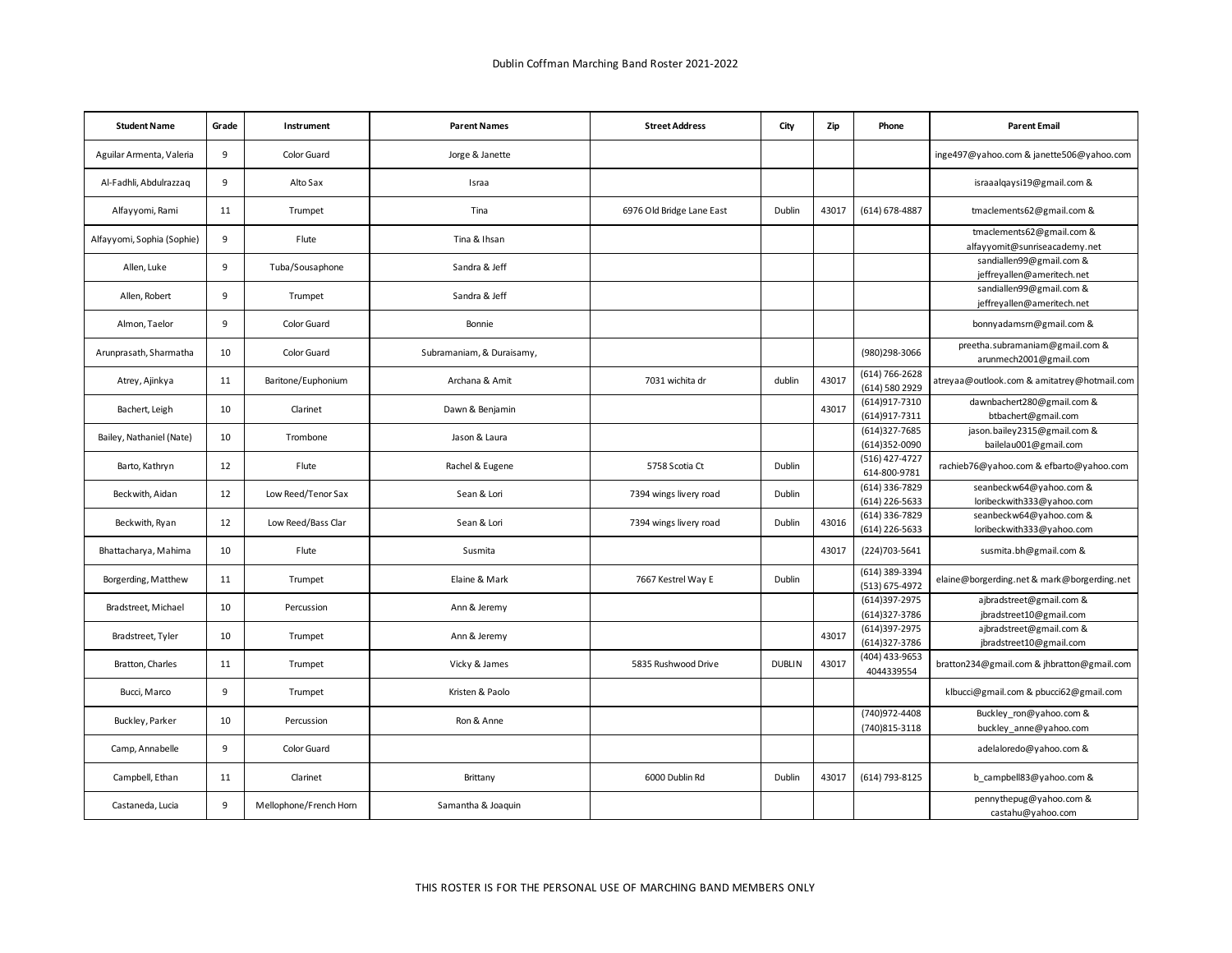| <b>Student Name</b>     | Grade | Instrument             | <b>Parent Names</b> | <b>Street Address</b> | City          | Zip   | Phone                            | <b>Parent Email</b>                                         |
|-------------------------|-------|------------------------|---------------------|-----------------------|---------------|-------|----------------------------------|-------------------------------------------------------------|
| Castray, Grace          | 10    | Flute                  | Tim & Christine     |                       |               |       | (614) 793-8027<br>(614)204-0342  | tcastray@gmail.com & ccastray@gmail.com                     |
| Caviness, Connor        | 11    | Trumpet                | Susan & Curtis      | 338 Monsarrat Dr      | Dublin        |       | (614) 264-6505<br>6143977365     | susancaviness@columbus.rr.com &<br>Curtiscaviness@gmail.com |
|                         |       |                        |                     |                       |               |       | (614) 557-7448                   | r.mitchell.chapman@gmail.com &                              |
| Chapman, Andrew (Drew)  | 10    | Alto Sax               | Mitch & Jamie       |                       |               | 43017 | (614) 557-7447                   | jaime.g.chapman@gmail.com                                   |
| Chhabra, Aakriti        | 9     | Flute                  | Neeraj & Amit       |                       |               |       |                                  | neeraj.chhabra80@gmail.com &<br>Amitk.chhabra80@gmail.com   |
| Combs, Rene             | 10    | Mellophone/French Hom  | Christa             |                       |               | 43017 | (614) 657-8922                   | 3661Cmac@gmail.com &                                        |
| Crowe, Riley            | 9     | Color Guard            | Meredith & Martin   |                       |               |       |                                  | meredith.crowe@yahoo.com &<br>crowemn@yahoo.com             |
| DePaso, Alysha          | 12    | Clarinet               | Jessica & Nick      | 5801 Scotia Ct.       | Dublin        |       | (614) 719-9231<br>(614) 738-5023 | jessica.r.grundy@icloud.com &<br>ngrundy97@yahoo.com        |
|                         |       |                        |                     |                       |               |       | (614) 638-6501                   | megumieckert@gmail.com &                                    |
| Eckert, Kent            | 10    | Trombone               | Megumi & David      |                       |               | 43016 | (512) 761-8852                   | david.eckert@gmail.com                                      |
|                         |       |                        |                     |                       |               |       |                                  | amymac6119@gmail.com &                                      |
| Foreman, Joseph         | 9     | Clarinet               | Amy & Donald        |                       |               |       |                                  | dhforeman@hotmail.com                                       |
| Foster, Ethan           | 10    | Trumpet                | Brian & Amber       |                       |               | 43017 | (614)439-7625                    | brianf531@yahoo.com &                                       |
|                         |       |                        |                     |                       |               |       | (614)439-0490                    | amberfoster1@yahoo.com                                      |
| Frempong-Manso, Michael | 9     | Trumpet                | Eric & Elizabeth    |                       |               |       |                                  | manso1969@yahoo.com &                                       |
|                         |       |                        |                     |                       |               |       |                                  | ewurabena1975@gmail.com                                     |
| Gallo, Joe              | 11    | Percussion             | Mary & Joe          | 4874 Lytfield Dr      | Dublin        |       | (614) 315-7243<br>(614) 778-7299 | maryfgallo@yahoo.com & jygallo@gmail.com                    |
| Gilles, Tristan         | 11    | Trumpet                | Jonathan & Victoria | 5136 Reddington Ct.   | Dublin        | 43017 | 6143324408<br>6146798017         | JonGilles@gmail.com &<br>VictoriasFlowers@gmail.com         |
| Goel, Vyom              | 9     | Mellophone/French Horn | Shalvi & Vineet     |                       |               |       |                                  | vinshalvi@gmail.com & goelvineet@hotmail.com                |
| Gonzalez, Alan          | 9     | Percussion             | Edgar & Clarissa    |                       |               |       |                                  | gonved@yahoo.com & clafel1975@gmail.com                     |
| Goodman, Aidan          | 9     | Alto Sax               | Julia & Daniel      |                       |               |       |                                  | juliafcall@gmail.com & osugoodman@gmail.com                 |
| Gupta, satvik           | 12    | Trombone               | Ritu & Sameer       | 5721 GRANTHAM LN      | <b>DUBLIN</b> | 43016 | (614) 761-3389<br>(937) 309-9822 | rituguptaji@gmail.com & sgupta5@yahoo.com                   |
| Gupte, Vivek            | 11    | Percussion             | Ajita & Sanjay      | 6257 Pirthshire Cir   | Dublin        | 43017 | 614-946-8560<br>614-288-8974     | ajitagupte@hotmail.com &<br>sanjaygupte@hotmail.com         |
| Gynn, Nick              | 12    | Percussion             |                     |                       |               |       |                                  | karengynn@gmail.com &                                       |
| Hagen, Alena            | 11    | Color Guard            | Hagen, & Robb       |                       |               |       | (614) 558-3023<br>(614) 558-3024 | ebjh55@gmail.com & robbdhagen@gmail.com                     |
| Hamm, Corey             | 11    | Trombone               | Craig & Consuelo    | 5711 Dalymount Drive  | Dublin        | 43017 | 6145950579<br>6148938811         | parents@chamm.net & connie@chamm.net                        |
| Haney, Owen             | 12    | Mellophone/French Hom  | Amy                 | 6987 Beery Ln         | Dublin        | 43017 | (614) 353-8888                   | webamy@aol.com &                                            |
| Harrell, Brendan        | 9     | Alto Sax               |                     |                       |               |       |                                  | jen@harrellemail.com & eric@harrellemail.com                |
| Hickey, Alexandra       | 11    | Trombone               | Kris & Greg         | 6872 GULLWAY BAY DR   | <b>DUBLIN</b> | 43016 | (614) 787-7893<br>614-389-2700   | hickeykris1@gmail.com & ghickey@mjp.com                     |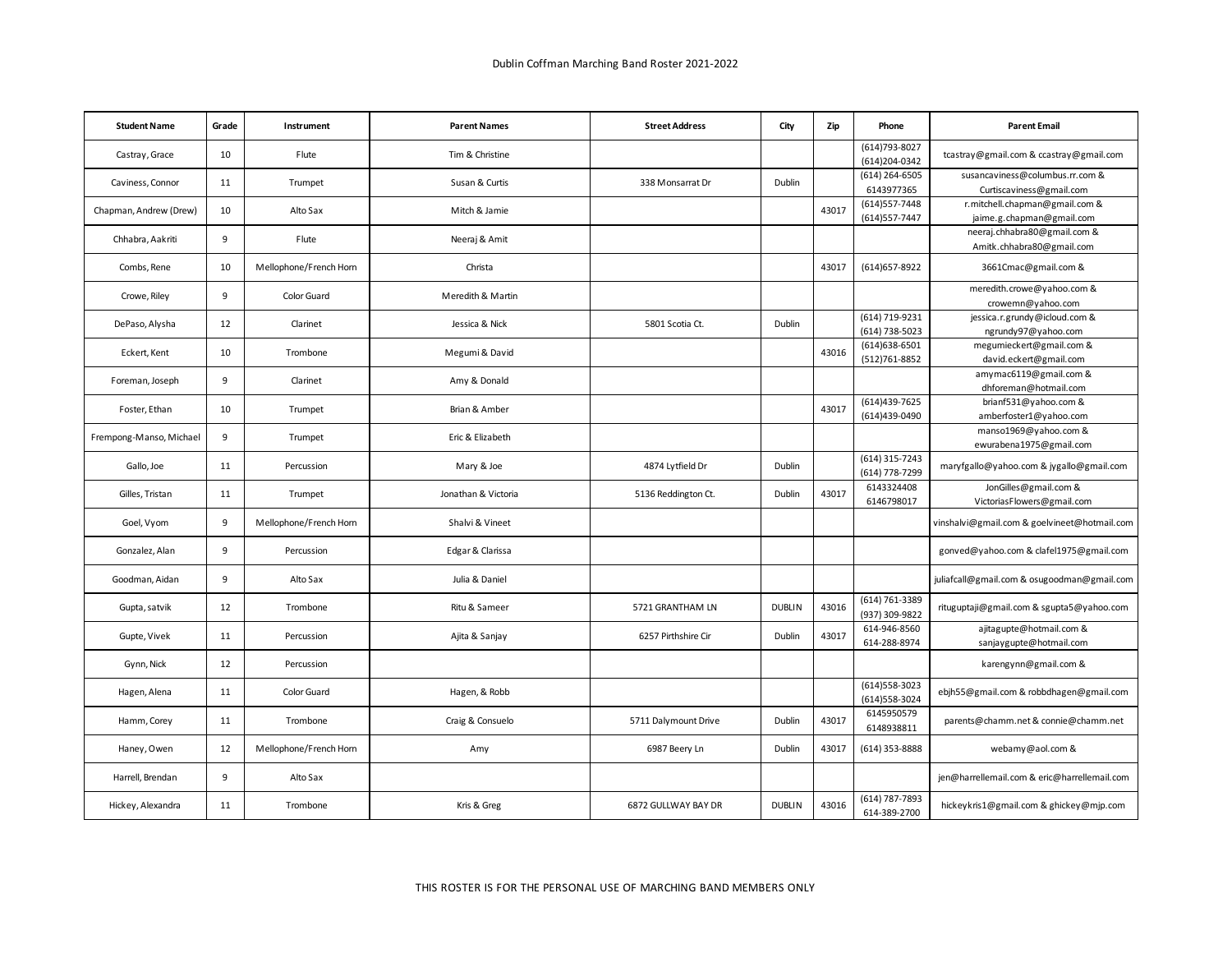| <b>Student Name</b> | Grade | Instrument            | <b>Parent Names</b> | <b>Street Address</b> | City   | Zip   | Phone                            | <b>Parent Email</b>                                             |
|---------------------|-------|-----------------------|---------------------|-----------------------|--------|-------|----------------------------------|-----------------------------------------------------------------|
| Holloway, Vivian    | 9     | Flute                 | Amy & James         |                       |        |       |                                  | ALK5423@yahoo.com & jeh5110@gmail.com                           |
| Hong, Erin          | 12    | Clarinet              | Yoo                 | 6003 Hathaway Avenue  | dublin | 43017 | 6143270878                       | youyoung32@gmail.com &                                          |
| Howe, Lacei         | 11    | Color Guard           | Landa               |                       |        |       | (614) 984-6191                   | ladyonthe8@aol.com &                                            |
| Hughes, Alexander   | 11    | Tuba/Sousaphone       | Marta & Erik        | 5898 heather Glen Ct  | Dublin | 43017 | 6145193292<br>(614) 623-8586     | mhughes152@gmail.com &<br>erikdhughes@gmail.com                 |
| Hurley, Matthew     | 9     | Alto Sax              | Amy & Richard       |                       |        |       |                                  | arbhurley@gmail.com &<br>rhurleycolumbus@aol.com                |
| Hutchinson, Colleen | 12    | Trumpet               | Rhett & Pei-Lin     | 6856 McDevitt Ct      | Dublin |       | (614) 761-3976<br>(614) 286-0530 | rmh30@hotmail.com & hsu96@hotmail.com                           |
| Ilipilla, Nishant   | 9     | Clarinet              | Geeta & Kalyan      |                       |        |       |                                  | drgeetasai@gmail.com &<br>kalyan.ilipilla@gmail.com             |
| Itabashi, Shusuke   | 10    | Trumpet               |                     |                       |        |       |                                  | hiroyuki itabashi@ega.honda.com &                               |
| Jacobs, Tej         | 12    | Percussion            | Vinita & Joseph     | 5849 ballymead blvd   | Dublin | 43017 | (614) 760-8540<br>6149732490     | fitaba@icloud.com<br>vinee10@hotmail.com & vinee10@hotmail.com  |
| Jefferson, Grace    | 9     | Color Guard           | Melinda & Brian     |                       |        |       |                                  | mmleshy@aol.com &                                               |
|                     |       |                       |                     |                       |        |       |                                  | brian.jefferson@medvet.com                                      |
| Jenkins, Rhiannon   | 9     | Color Guard           | Brian & Akiko       |                       |        |       |                                  | brianrodion@hotmail.com &<br>akick506@hotmail.com               |
|                     |       |                       |                     |                       |        |       | (614) 789-0253                   | mchoi1@columbus.rr.com &                                        |
| Johnson, Annie      | 11    | Drum Major            | Monica & Joel       | 6849 McDevitt Ct      | Dublin |       | 6142860684                       | johnson.1374@osu.edu                                            |
| Joyce, Alexander    | 11    | Trombone              | CAROLYN & Jason     | 6040 HEATHER BLUFF DR | Dublin | 43017 | 6147605518<br>6145627908         | caro@joyceweb.net & jason@joyceweb.net                          |
| Keeler, Jacob       | 9     | Trombone              | Janine & Andrew     |                       |        |       |                                  | janinekeeler@yahoo.com &<br>andy.keeler@keelernadler.com        |
| King, Rachael       | 12    | Mellophone/French Hom | Anita & Larry       | 5522 Fawnbrook Ln     | Dublin |       | (614) 557-8479<br>(614) 557-8348 | king5email@yahoo.com &                                          |
| Lacheta, Grace      | 9     | Color Guard           | Adrienne & Darrin   |                       |        |       |                                  | lacheta2@yahoo.com &<br>darrinlacheta@gmail.com                 |
| Laipply, Marcus     | 11    | Baritone/Euphonium    | Summer & Bob        | 7003 Celtic Ct        | Dublin | 43017 | (614) 734-0767<br>(614) 634-8686 | summerlaipply@gmail.com &<br>boblaipply@gmail.com               |
| Lee, Preston        | 9     | Clarinet              | Jung & Soo          |                       |        |       |                                  | mini7976@hanmail.net &                                          |
|                     |       |                       |                     |                       |        |       |                                  | suhwiking@hanmail.net                                           |
| Leingang, Esteban   | 12    | Tuba/Sousaphone       | Matt & Claudia      | 326 Glen Meadow Court | Dublin | 43016 | (614) 596-6412<br>(614) 596-6418 | mleingang9679@wowway.com &<br>carreonclaudia@hotmail.com        |
| Leonard, Elizabeth  | 11    | Color Guard           | Leonard, & Leonard, |                       |        |       |                                  | maryleonard@wideopenwest.com &<br>steveleonard@wideopenwest.com |
| Linn, Cadence       | 10    | Color Guard           | Jennifer            |                       |        |       |                                  | jenellinn@yahoo.com &                                           |
| Mamais, Nicholas    | 12    | Percussion            | Jessica & Tony      | 5458 Haverhill Dr     | Dublin |       | (614) 397-3736<br>(614) 286-4997 | Jessmamais@gmail.com &<br>anthonymamais@yahoo.com               |
| Martinez, Crystal   | 10    | Color Guard           | Guadalupe           |                       |        |       |                                  | lupe.calderon3@gmail.com &                                      |
| McAdow, Molly       | 10    | Color Guard           | Dawn & John         |                       |        |       |                                  | dmmcadow@gmail.com &<br>jmcadow@bdlsupply.com                   |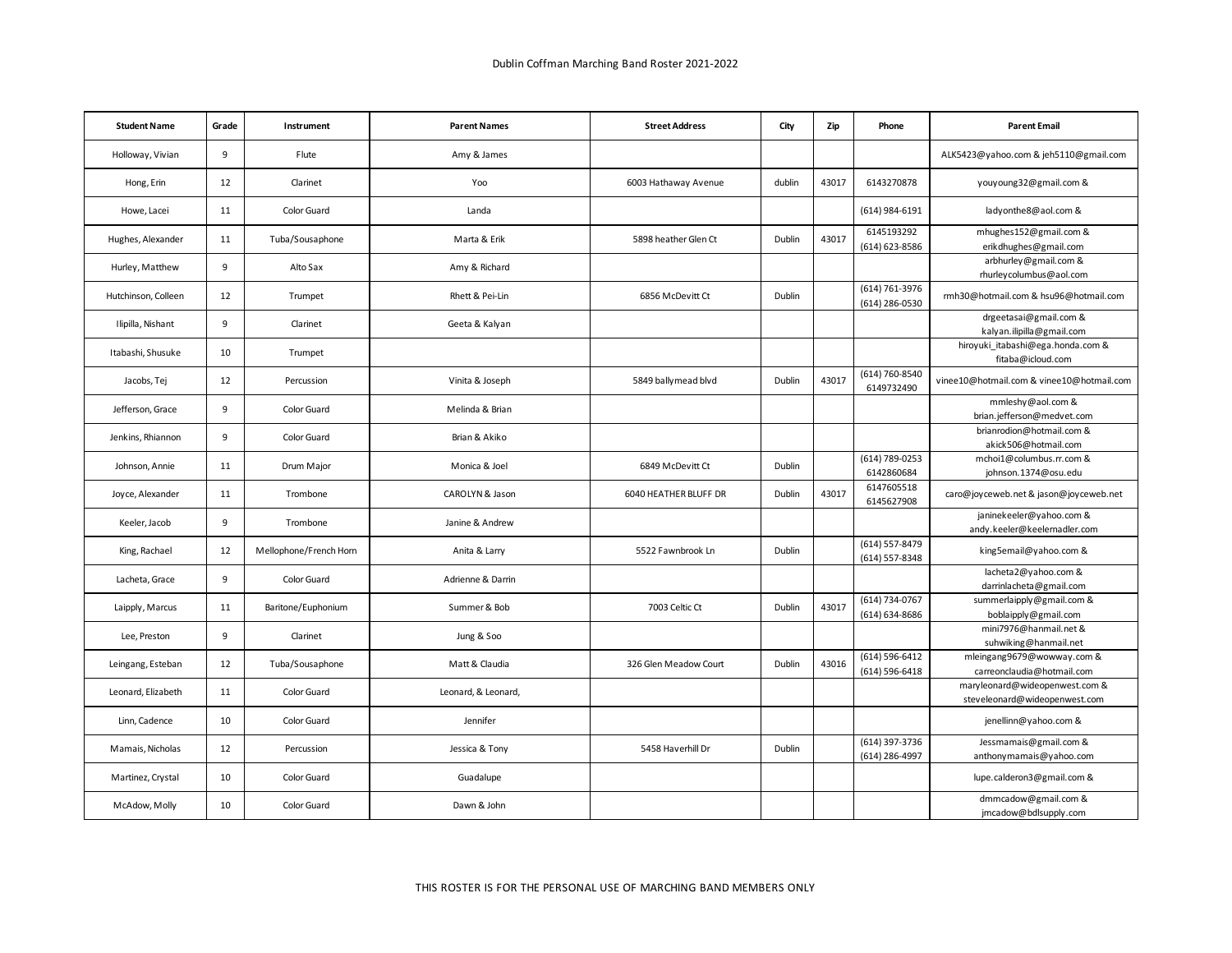| <b>Student Name</b>     | Grade | Instrument            | <b>Parent Names</b>      | <b>Street Address</b>   | City          | Zip   | Phone                            | <b>Parent Email</b>                                              |
|-------------------------|-------|-----------------------|--------------------------|-------------------------|---------------|-------|----------------------------------|------------------------------------------------------------------|
| McCrocklin, Olivia      | 10    | Color Guard           | Phillip & Valantina      |                         |               |       |                                  | Philmccrocklin@aol.com & mcvalantina@aol.com                     |
| McHie, Megan            | 10    | Color Guard           | James & Amy              |                         |               |       | (614) 787-0456<br>(937)344-0941  | Jmchiejr@gmail.com & amchie@hotmail.com                          |
| Mendez, Monserrat       | 9     | Color Guard           | Olga                     |                         |               |       |                                  | Ogcaltamirano@gmail.com &                                        |
| Moore, Jack             | 10    | Mellophone/French Hom | John & Marsha            |                         |               | 43016 | (614)598-0358<br>(614)602-6240   | jlmoore2005@gmail.com &<br>marsha.moore1@gmail.com               |
| Morales, Vanessa        | 10    | Flute                 | Claudia & Aurelio        |                         |               |       | (614)561-0907<br>(614)561-0907   | christianmorales833@gmail.com &<br>claudiamartinez0203@gmail.com |
| Mori, Yuka              | 10    | Flute                 | Toshikatsu & Mari        |                         |               | 43016 | (937)309-9322<br>(614)680-8680   | tmori@oh.hra.com & mari0915325@gmail.com                         |
| Morishetty, Shreya Sree | 12    | Flute                 | Venkateswarlu & Ramadevi | 5507 F Briardale Ln     | Dublin        | 43017 | (701) 541-9889<br>(205) 835-4005 | renmom@gmail.com & ramashakthi@gmail.com                         |
| Murphy, Braeden         | 11    | Trombone              | Clare & Paul             | 6024 Thatcher Drive     | Dublin        | 43017 | (718) 316-2519<br>347-256-8323   | ceeceeharley@aol.com &<br>spudmurphy@gmail.net                   |
| Murray, Ethan           | 10    | Alto Sax              | Peter                    |                         |               | 43017 | (614) 353-1162                   | kcfpem@pandc.org &                                               |
| Murray, Michael         | 12    | Percussion            | Brian & Michele          | 7387 Balfoure Circle    | Dublin        |       | 6142706003<br>6142706005         | murray21@hotmail.com &<br>mcbridem@hotmail.com                   |
| Muruganandan, Aditi     | 11    | Alto Sax              | Kavitha & Muruganandan   | 6059 Perimeter Lakes Dr | Dublin        |       | (614) 886-6892<br>6149710412     | kavitha.nallathambi.16@gmail.com &<br>muruganandans@gmail.com    |
| Nair, Anusha            | 10    | Color Guard           | Pushpaja                 |                         |               |       |                                  | pushpajankala@gmail.com &                                        |
| Nitta, Ako              | 9     | Alto Sax              | Toshiyuki & Hitomi       |                         |               |       |                                  | aco.lander06black@gmail.com &<br>gogo14hitomi@gmail.com          |
| Ott, Emilie             | 10    | Color Guard           | Terri & Anthony          |                         |               |       |                                  | terri.ott@scotts.com & aott@gbq.com                              |
| Owen, Hanna             | 9     | Color Guard           | Amie & Heath             |                         |               |       |                                  | amieowen05@gmail.com &<br>howen05@gmail.com                      |
| Pilutti, Nathan         | 10    | Percussion            | John & Andrea            |                         |               |       |                                  | john.pilutti@hotmail.com & apilutti@att.net                      |
| Pritchard, Mackenzie    | 12    | Flute                 | Amy & Timothy            |                         |               | 43016 | (614) 202-1819<br>(614)949-4911  | Weber.144@sbcglobal.net &<br>tim.pritchard@alumni.purdue.edu     |
| Pulliam, Kylee          | 10    | Color Guard           | Ashley                   |                         |               |       |                                  | Combsashley11@gmail.com &                                        |
| Rajesh, Sanjana         | 9     | Clarinet              | Smitha & Rajesh          |                         |               |       |                                  | smitha3rajesh@gmail.com &<br>pedradio@yahoo.com                  |
| Rajesh, Sapna           | 9     | Percussion            | Smitha & Rajesh          |                         |               |       |                                  | smitha3rajesh@gmail.com &<br>pedradio@yahoo.com                  |
| Rao, Saanil             | 12    | Flute                 | Ganesh & Gita            | 7337 Clover pkwy        | Dublin        | 43017 | 61469801111<br>(614) 603-5904    | raogroh11@gmail.com &                                            |
| Reed, Justin            | 11    | Percussion            | Tara & David             | 6290 OTTAWA PLACE       | <b>DUBLIN</b> | 43017 | 614-798-4893<br>614-746-7436     | teamreed@wowway.com &<br>teamreed@wowway.com                     |
| Reedy, Amelia           | 10    | Alto Sax              | Ronda & Douglas          |                         |               | 43017 | (614) 602-7392<br>(614) 657-6989 | reedyr@gmail.com & reedyd@gmail.com                              |
| Reichard, Emily         | 12    | Percussion            | Steven                   | 280 Odessa Lane         | Dublin        | 43016 | (614) 889-8598                   | steve@reichard.com &                                             |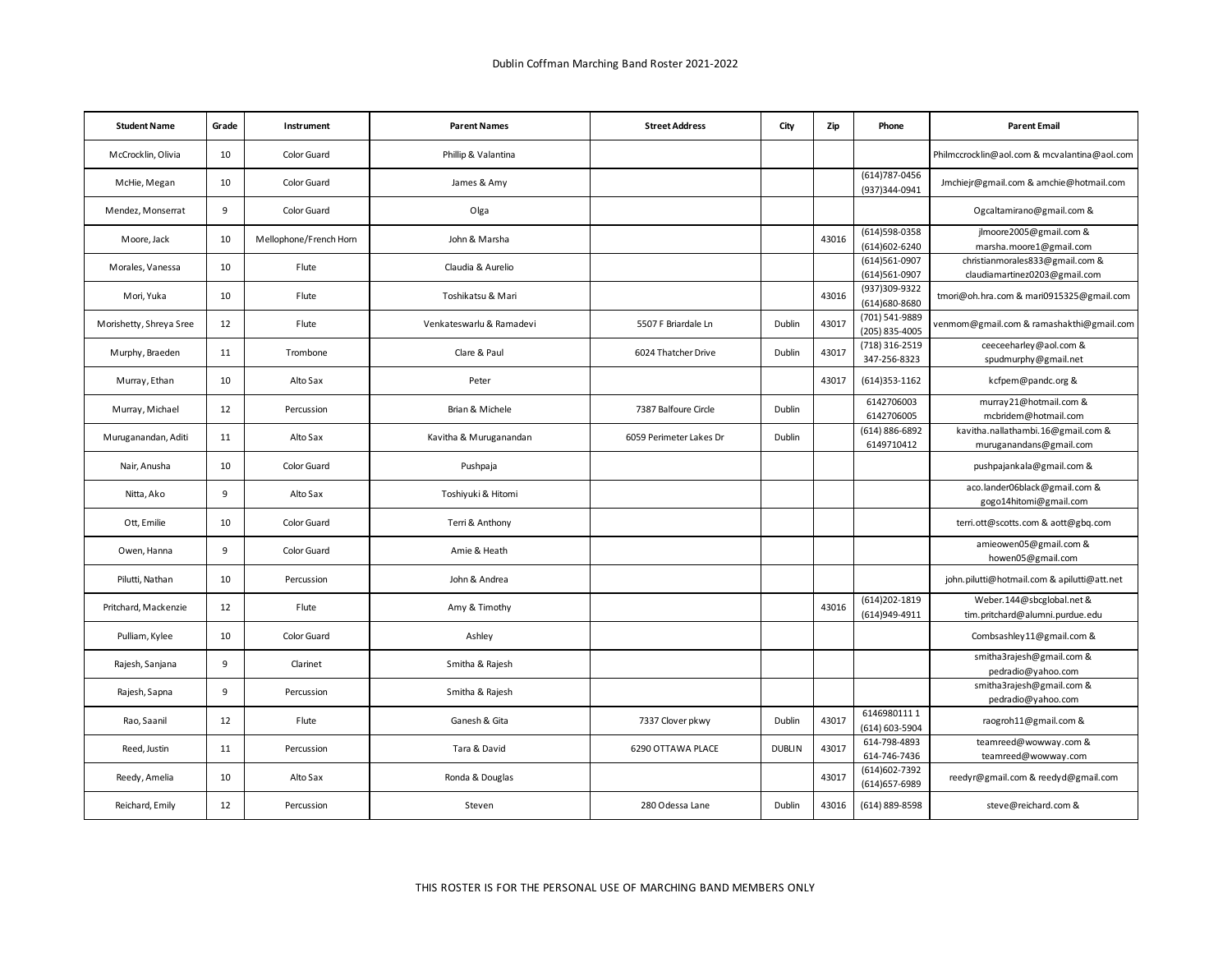| <b>Student Name</b>   | Grade | Instrument             | <b>Parent Names</b> | <b>Street Address</b>  | City   | Zip   | Phone                            | <b>Parent Email</b>                                        |
|-----------------------|-------|------------------------|---------------------|------------------------|--------|-------|----------------------------------|------------------------------------------------------------|
| Rice, Mason           | 11    | Percussion             | Greta & Tony        | 3741 McGrath Drive     | Dublin | 43016 | (614) 734-9789<br>(614) 266-8669 | greta.rice@gmail.com &                                     |
| Ridenour, David       | 9     | Low Reed/Tenor Sax     | Irina & Eric        |                        |        |       |                                  | Iride100@gmail.com & Evriden@yahoo.com                     |
| Riegle, Ryan          | 11    | Trombone               | Darryl              | 6207 Arapahoe Place    | Dublin | 43017 | (614) 348-8123                   | darrylriegle1@icloud.com &                                 |
| Ring, Kasandra        | 10    | Clarinet               | Meril & Kevin       |                        |        | 43017 | (315)486-8097<br>(315)486-8096   | mae ritual@yahoo.com &<br>k m r 32@yahoo.com               |
| Rose, Abigail         | 10    | Color Guard            | Shelton & Connie    |                        |        |       |                                  | sheltonrose@gmail.com &<br>conniemrose@gmail.com           |
| Rozlog, Erica         | 11    | Percussion/Bassoon     | Leigh & Mike        | 4988 Galway Dr         | Dublin |       | (614) 766-2872<br>(614) 937-4807 | lrozlog@gmail.com & mrozlog@gmail.com                      |
| Rudd, William (Jon)   | 9     | Trumpet                | Brenna & William    |                        |        |       |                                  | brennarudd@gmail.com & ruddwd@gmail.com                    |
| Sandy, Emmanuel       | 10    | Tuba/Sousaphone        | Esther              |                        |        |       |                                  | sterdeen@yahoo.com &                                       |
| Sanese, Gianna        | 9     | Flute                  | Elizabeth & Jeffery |                        |        |       |                                  | esanese@gmail.com & jeffsanese@gmail.com                   |
| Schoening, Eric       | 9     | Percussion             | Marisa & Timothy    |                        |        |       |                                  | marisa.schoening@yahoo.com &<br>tim.schoening@gmail.com    |
|                       |       |                        |                     |                        |        |       | (614) 381-2744                   | kimschutter@wowway.com &                                   |
| Schutter, Anika       | 11    | Alto Sax               | Kim & Dave          | 5426 Haverhill Drive   | Dublin | 43017 | (614) 381-2741                   | kimschutter@wowway.com                                     |
| Schwinghammer, Joseph | 11    | Percussion             | Sarah & Steve       | 6165 Pirthshire St     | Dublin | 43016 | 6147877987                       | sarah.schwinghammer@gmail.com &                            |
|                       |       |                        |                     |                        |        |       | 6147877987<br>(614) 562-9646     | Steve.schwinghammer@gmail.com<br>becky09072002@yahoo.com & |
| Shaffer, Alexis       | 11    | Drum Major             | Rebecca & Nick      | 5751 Chatterfield Dr.  | Dublin |       | 6143131049                       | Longdrive45@yahoo.com                                      |
| Shamrukh, Ayah        | 12    | Mellophone/French Horn | Mona & Maher        | 6056 heather bluff dr. | dublin | 43017 | (614) 822-5357<br>6142266164     | Omarimona06@hotmail.com &<br>Maherosu@aol.com              |
|                       |       |                        |                     |                        |        |       | (937)309-2231                    | kshima@oh.hra.com &                                        |
| Shima, Momoka         | 12    | Color Guard            | Kenichiro & Yoshiko |                        |        |       | (614) 756-8566                   | yoi0716kymsk@gmail.com                                     |
| Shima, Sakura         | 9     | Color Guard            | Kenichiro & Yoshiko |                        |        |       |                                  | kshima@oh.hra.com &                                        |
|                       |       |                        |                     |                        |        |       |                                  | yoi0716kymsk@gmail.com                                     |
| Simon, Emerson        | 10    | Baritone/Euphonium     |                     |                        |        |       |                                  | mswhite2013@gmail.com &                                    |
| Singh, Ayush          | 10    | Trumpet                | Param & Neetu       |                        |        | 43017 | (818) 699-7638<br>(805)299-5655  | info.paramjeet@gmail.com &<br>info.neetusingh@gmail.com    |
| Smith, Camryn         | 11    | Trumpet                | Heather & Stephen   | 5253 Willow Grove Pl N | Dublin |       | none<br>6148002405               | hsmith.1@att.net & srsmith1@att.net                        |
| Spears, Carson        | 10    | Tuba/Sousaphone        | Amy                 |                        |        | 43017 | (614)218-4420                    | amy k spears@yahoo.com &                                   |
| Striker, Sam          | 12    | Tuba/Sousaphone        | Cheri & Timothy     | 5317 Tara Hill Dr      | Dublin | 43017 | (207) 838-5911<br>(614) 496-1724 | Cheristriker@gmail.com & Jjksstriker@gmail.com             |
| Sugiyama, Ren         | 12    | Percussion             | Sumie & Yohei       | 6255 Ruth Ann Ct       | Dublin | 43017 | (614) 745-4674                   | ichigopafe.suu@gmail.com &                                 |
|                       |       |                        |                     |                        |        |       | (614) 745-4674                   | yoheisugiyama@gmail.com                                    |
| Tasaki, Ami           | 9     | Percussion             | Noboru & Naho       |                        |        |       |                                  | noboru tasaki@ham.honda.com &<br>naho8733@gmail.com        |
|                       | 10    |                        | Trent & Sara        |                        |        | 43017 | (614) 981-8128                   | trentsthompson@yahoo.com &                                 |
| Thompson, Paige       |       | Trumpet                |                     |                        |        |       | (614) 981-8129                   | sarathompson03@yahoo.com                                   |